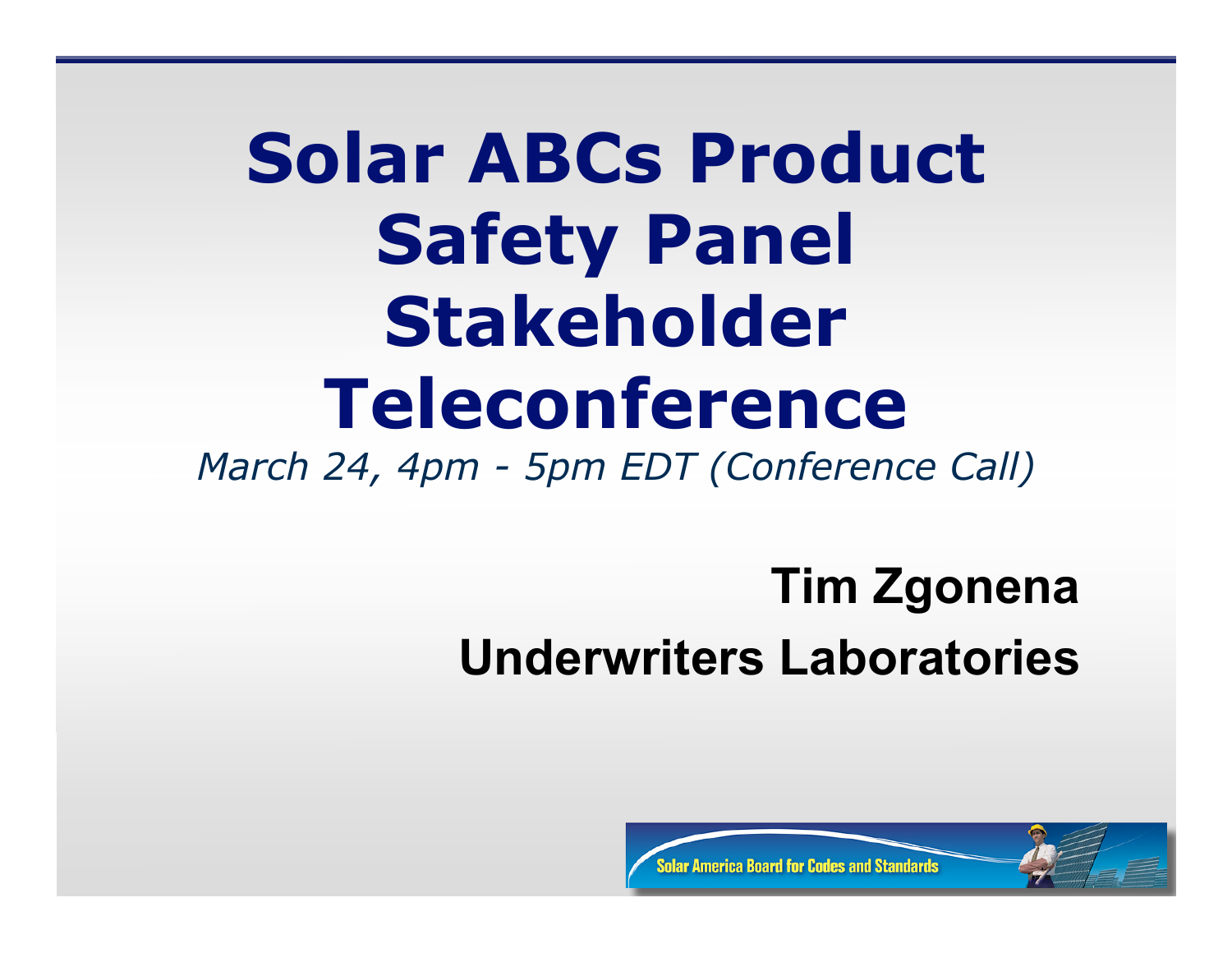#### **Topics**

- UL Fire Test Project
- •Arc Fault Interrupter (AFCI) Requirements
- •Status of UL 61730



erica Board for Codes and Standards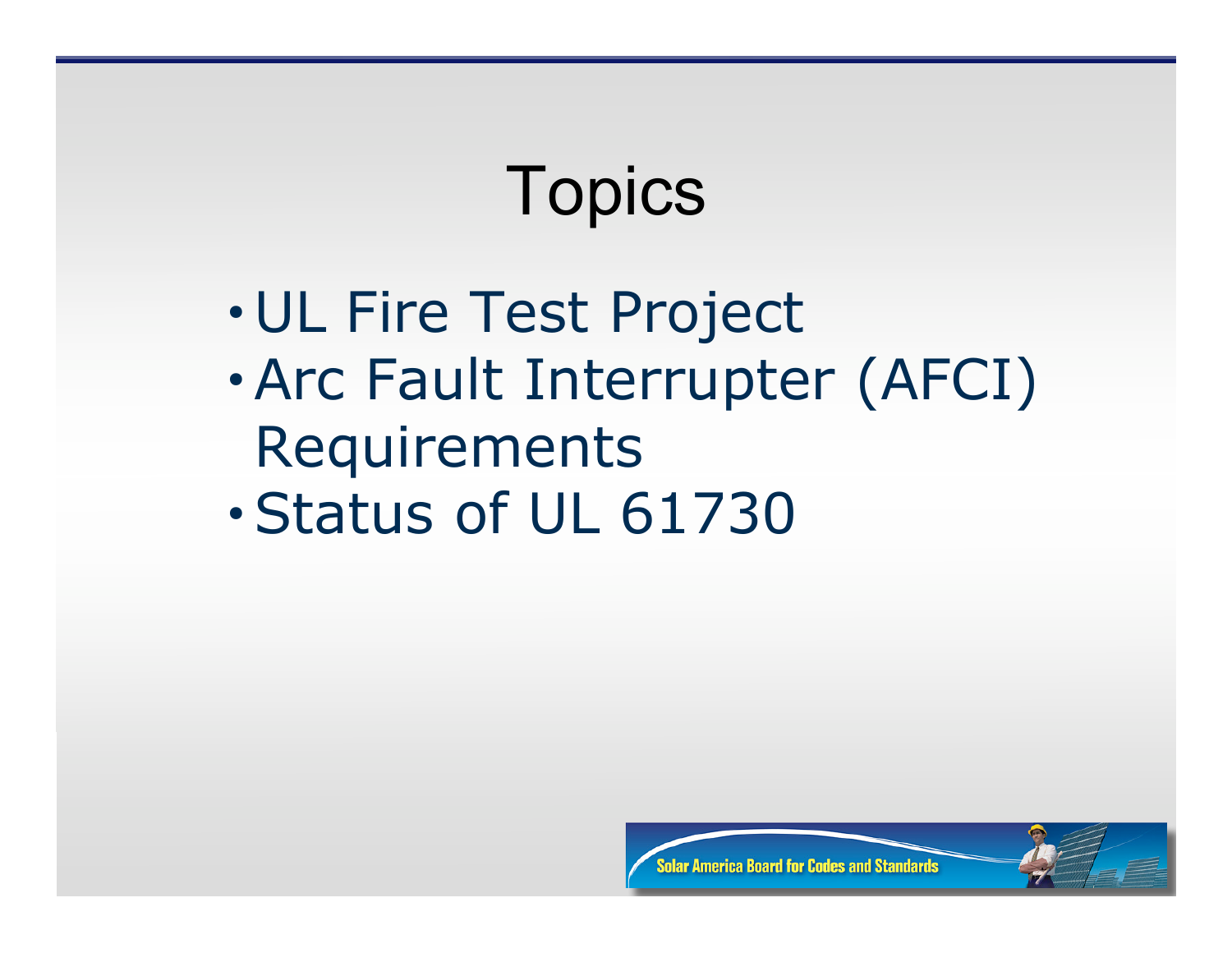# UL Fire Test Project

- Meeting at UL to work through some of the test program details.
	- Phase 1 will include proof of concept testing, mostly with nonflammable mock modules.
	- This will give information on the shape of the flame in different installation geometries. The team will meet after the Phase 1 testing and then agree on the Phase 2 test plan.
	- Phase 2 will test actual PV modules based upon Phase 1 results.

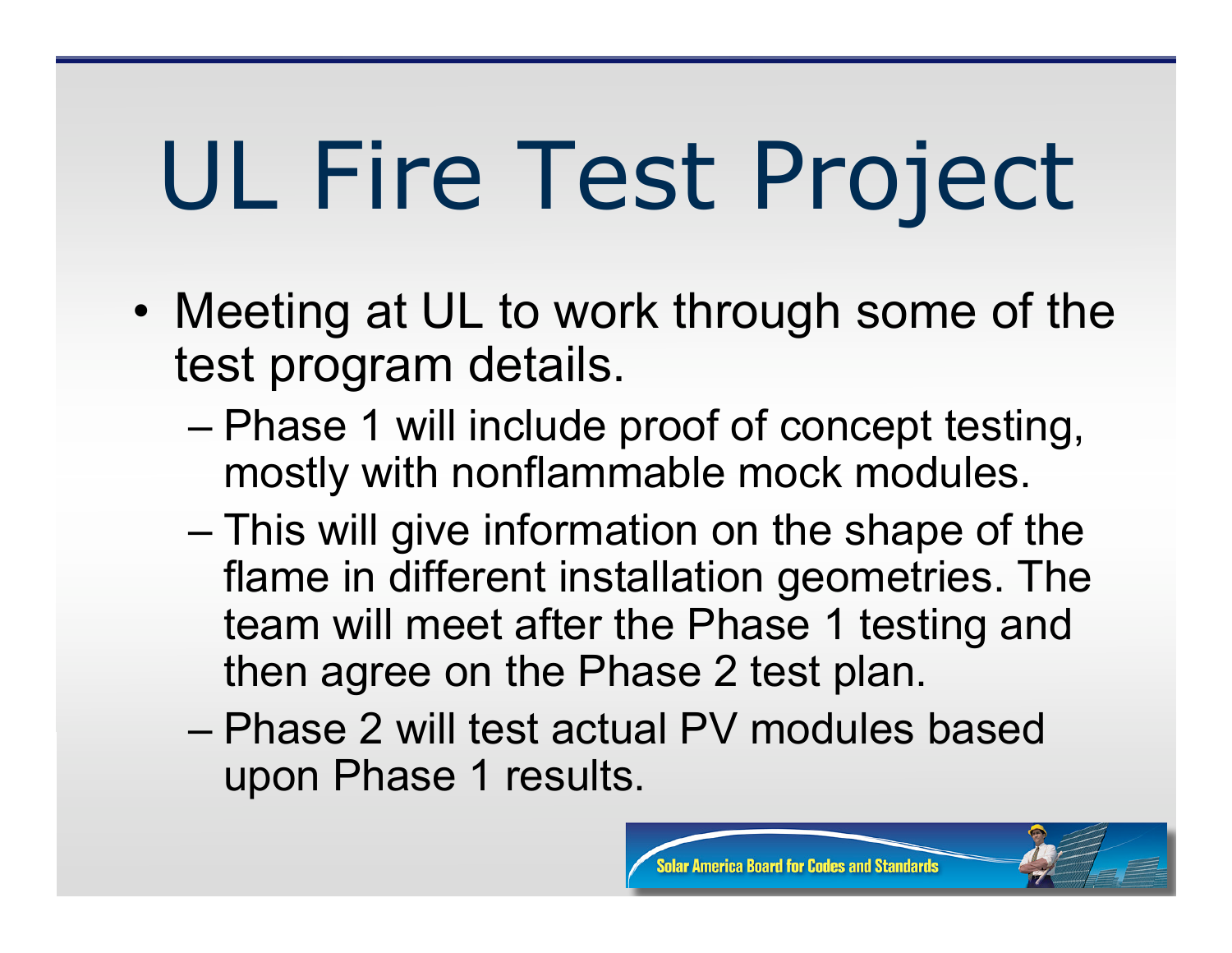#### Phase 1 Fire Test

- Initial 30 trials of "Proof of Concept Test" with steel PV module simulator to evaluate test parameters without burning modules.
	- Module to roof gap.
	- Distance from roof edge to leading edge of PV
	- Mounting rail orientation

This proof test program will help define the Phase 2 test program.

nard for Codes and St

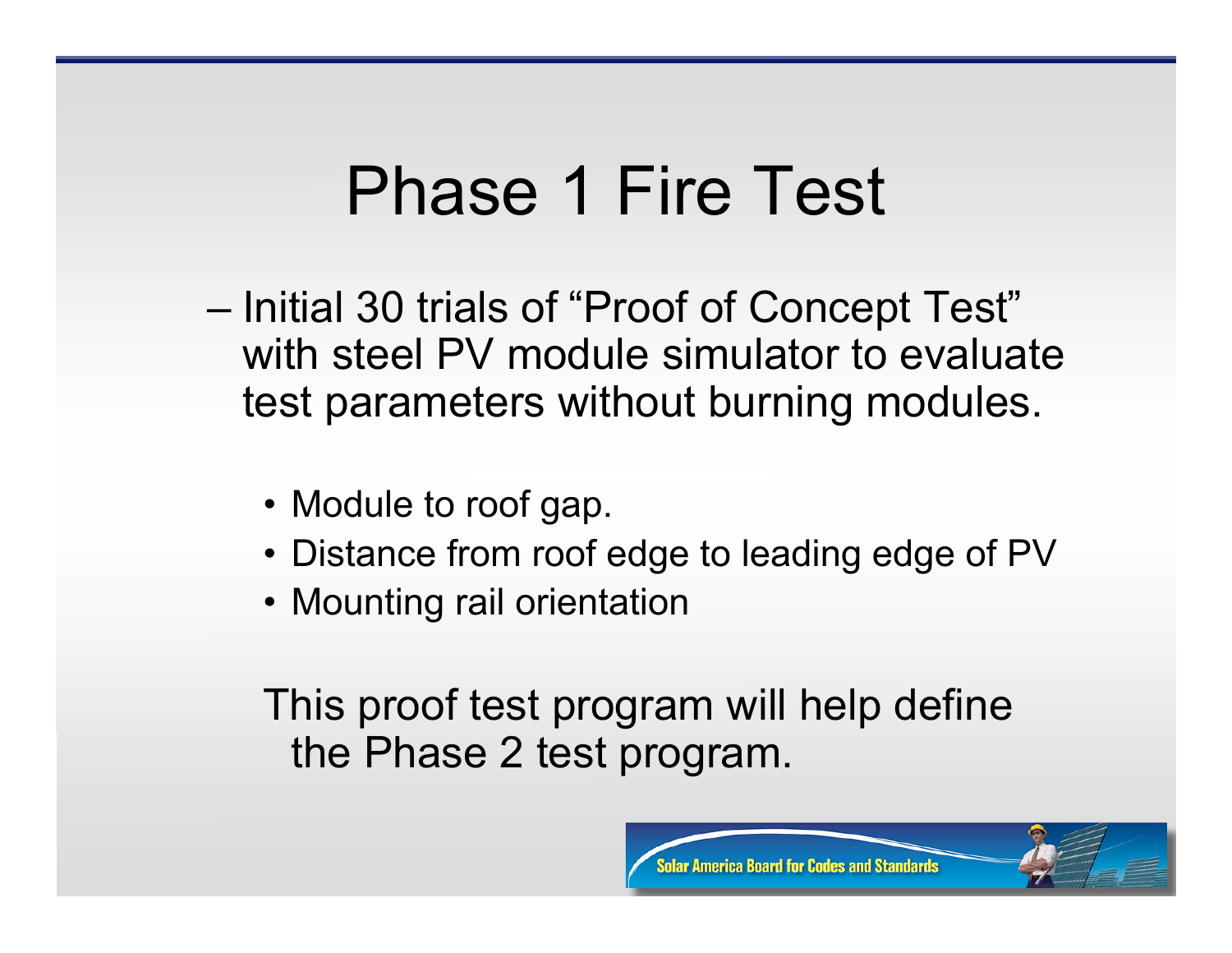## PV Arc Fault Interrupter (AFCI) Requirements

- 2011 NEC Proposal Passed Proposal Ballot.
- UL PV AFCI Ad Hoc Meeting Early April 09
	- Series vs parallel arc detection
	- Location of the PV AFCI within the PV wiring system
	- Test circuit
	- UL1699 Draft Outline of Investigation for PV AFCI
	- Arc Signature measurements
	- Testing possible PV arc hazards
		- » arc fault detection tests,
		- » unwanted tripping tests,
		- » operation inhibition tests

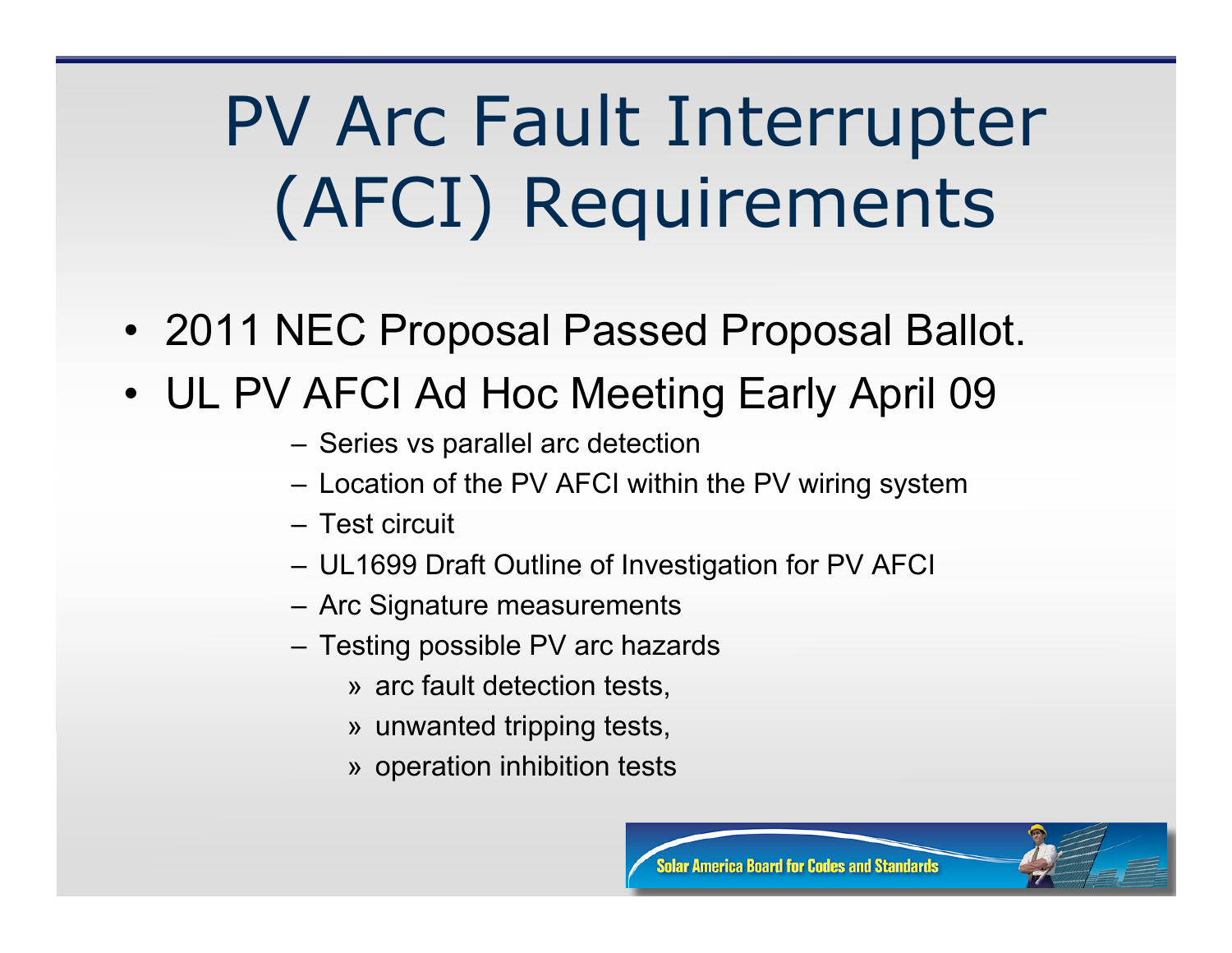### Status of UL 61730

- Critical issues
	- PV Plastics issues need to be addressed first.
		- We are gathering and evaluating PV module operating field temperature data and using an existing UL746C program to reduce or remove the +20C that is applied to all PV plastics.
		- UL Subject 5703 expansion to include encapsulants. PV module component plastics evaluations can help reduce PV module testing
		- Working with NREL to develop Module test programs to evaluate complete modules for long term polymeric properties.
		- These solutions will be proposed to the IEC WG2 as a revision to IEC 61730-1.